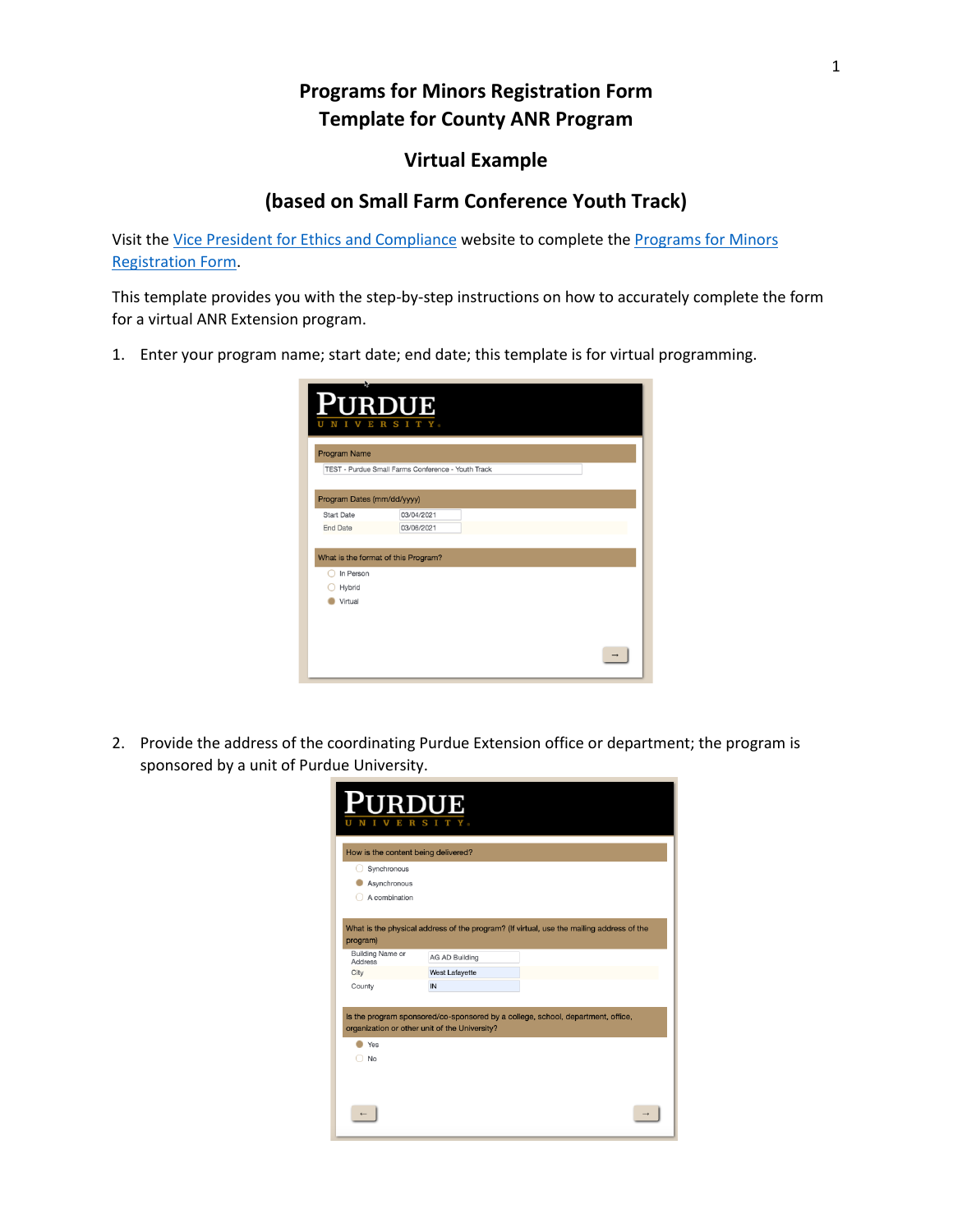3. Enter: "Agriculture, Purdue Extension"; the program is NOT sponsored by another organization NOT affiliated with Purdue

| v                    | <b>URDUE</b><br>ERSITY                                                                                                |
|----------------------|-----------------------------------------------------------------------------------------------------------------------|
|                      | Which college, school, department, office, organization or unit?                                                      |
| Ag, Purdue Extension |                                                                                                                       |
| Yes                  | Is the program sponsored/co-sponsored by an individual or organization that is not<br>affiliated with the University? |
| No                   |                                                                                                                       |
|                      |                                                                                                                       |
|                      |                                                                                                                       |

4. Minor participants will not be accompanied/supervised by a parent/guardian. The program is NOT research involving minors as human subjects.

| <b>PURDUE</b><br>S I<br>$\mathbf R$<br><b>TELEVISION</b><br>Е                        |
|--------------------------------------------------------------------------------------|
| Will minor participants be accompanied and supervised by a parent or legal guardian? |
| Yes                                                                                  |
| <b>No</b>                                                                            |
|                                                                                      |
| Is this Program considered University research involving minors as human subjects?   |
| Yes                                                                                  |
| <b>No</b>                                                                            |
|                                                                                      |
|                                                                                      |
|                                                                                      |

5. The program is NOT an open house/one-day admissions visit.

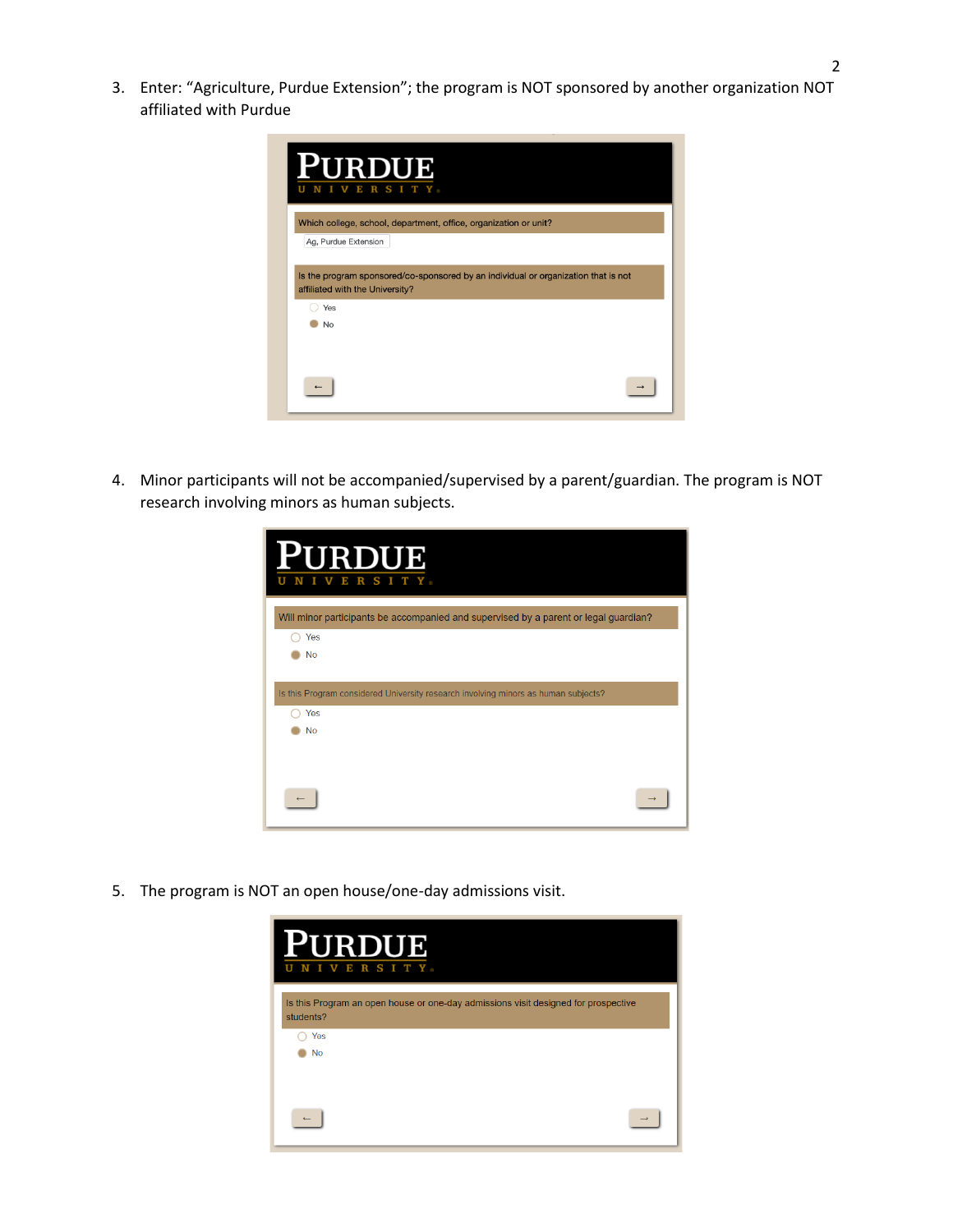6. University credit will NOT be given to participants.



7. Estimate the number of youth who annually participate in the program. (Enter only a number.) Select each of the grades included in the program. The program does NOT target a specialized population.

| <b>PURDUE</b><br>SIT<br>$\mathbf R$<br>Е                                                                                                                                                                                                                                                                                                                                                      |  |
|-----------------------------------------------------------------------------------------------------------------------------------------------------------------------------------------------------------------------------------------------------------------------------------------------------------------------------------------------------------------------------------------------|--|
| <b>Number of Participants</b>                                                                                                                                                                                                                                                                                                                                                                 |  |
| 50                                                                                                                                                                                                                                                                                                                                                                                            |  |
| Ages of Participants (select all that apply):                                                                                                                                                                                                                                                                                                                                                 |  |
| 4th Grade (Ages 9-10)<br>5th Grade (Ages 10-11)<br>6th Grade (Ages 11-12)<br>7th Grade (Ages 12-13)<br>8th Grade (Ages 13-14)<br>9th Grade (Ages 14-15)<br>10th Grade (Ages 15-16)<br>11th Grade (Ages 16-17)<br>12th Grade (Ages 17-18)<br>Pre-College/Admitted Students<br>Does this program target a specialized population (e.g. girls, minorities, children with<br>disabilities, etc.)? |  |
| Yes                                                                                                                                                                                                                                                                                                                                                                                           |  |
| <b>No</b>                                                                                                                                                                                                                                                                                                                                                                                     |  |
|                                                                                                                                                                                                                                                                                                                                                                                               |  |

8. There IS a fee for participation.

| <b>PURDUE</b><br>NIVERSITY.<br>U  |  |
|-----------------------------------|--|
| Is there a fee for participation? |  |
| Yes                               |  |
| <b>No</b>                         |  |
|                                   |  |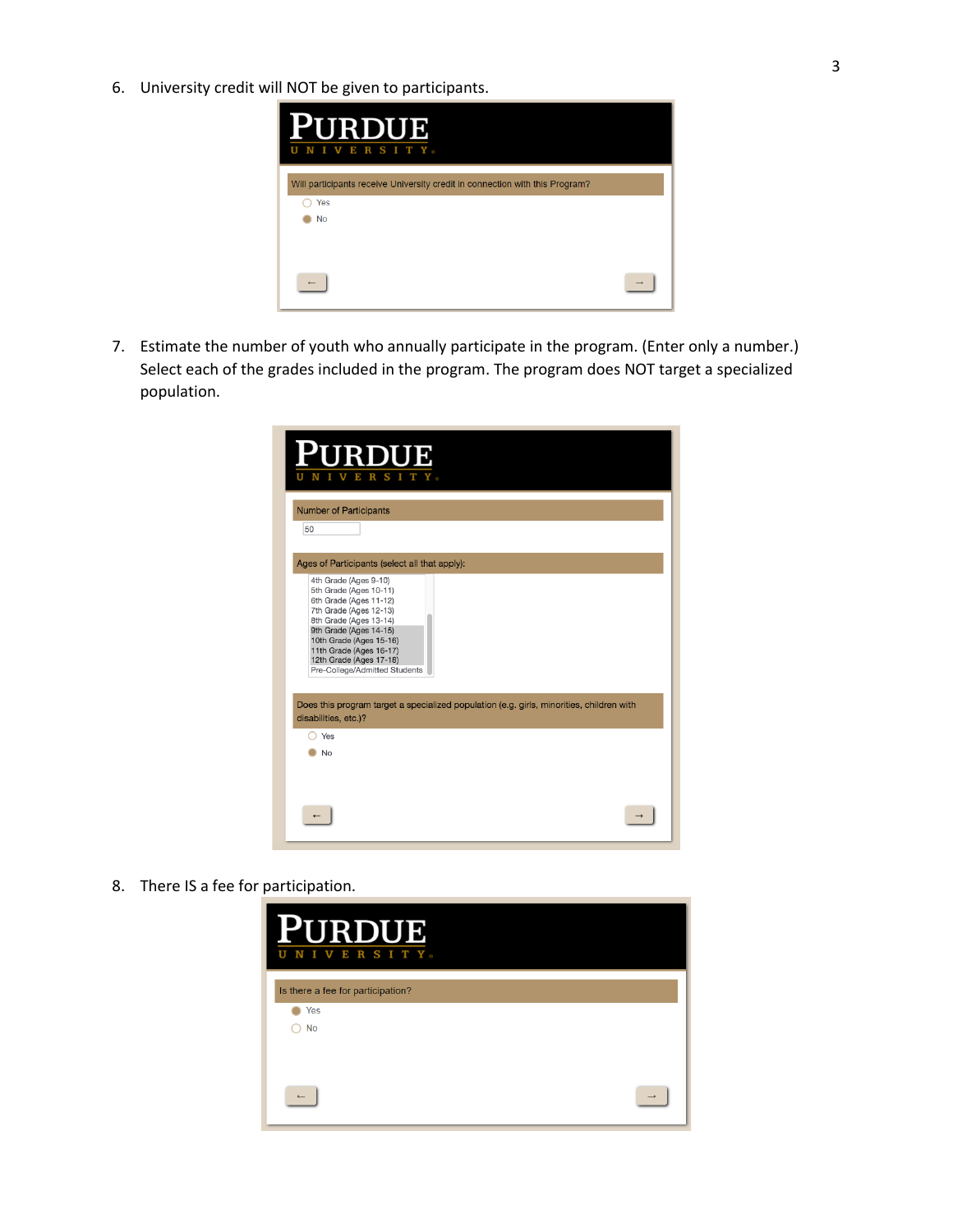9. Enter the amount charged for the program registration fee if this applies.



10. Enter County ANR Extension Educator or Specialist name, phone and email address; they ARE affiliated with Purdue.

| PURDUE<br>U<br>N<br>$\mathbf I$<br>V<br><b>Program Director</b> | ERSITY.                  |  |
|-----------------------------------------------------------------|--------------------------|--|
| Name                                                            | Program Coordinator Name |  |
| Phone Number (during<br>program)                                | 444-444-4444             |  |
| <b>Email Address</b>                                            | name@purdue.edu          |  |
| Is Program Director Purdue affiliated?<br>Yes<br>No             |                          |  |
|                                                                 |                          |  |

11. Enter Program Director's college and department.

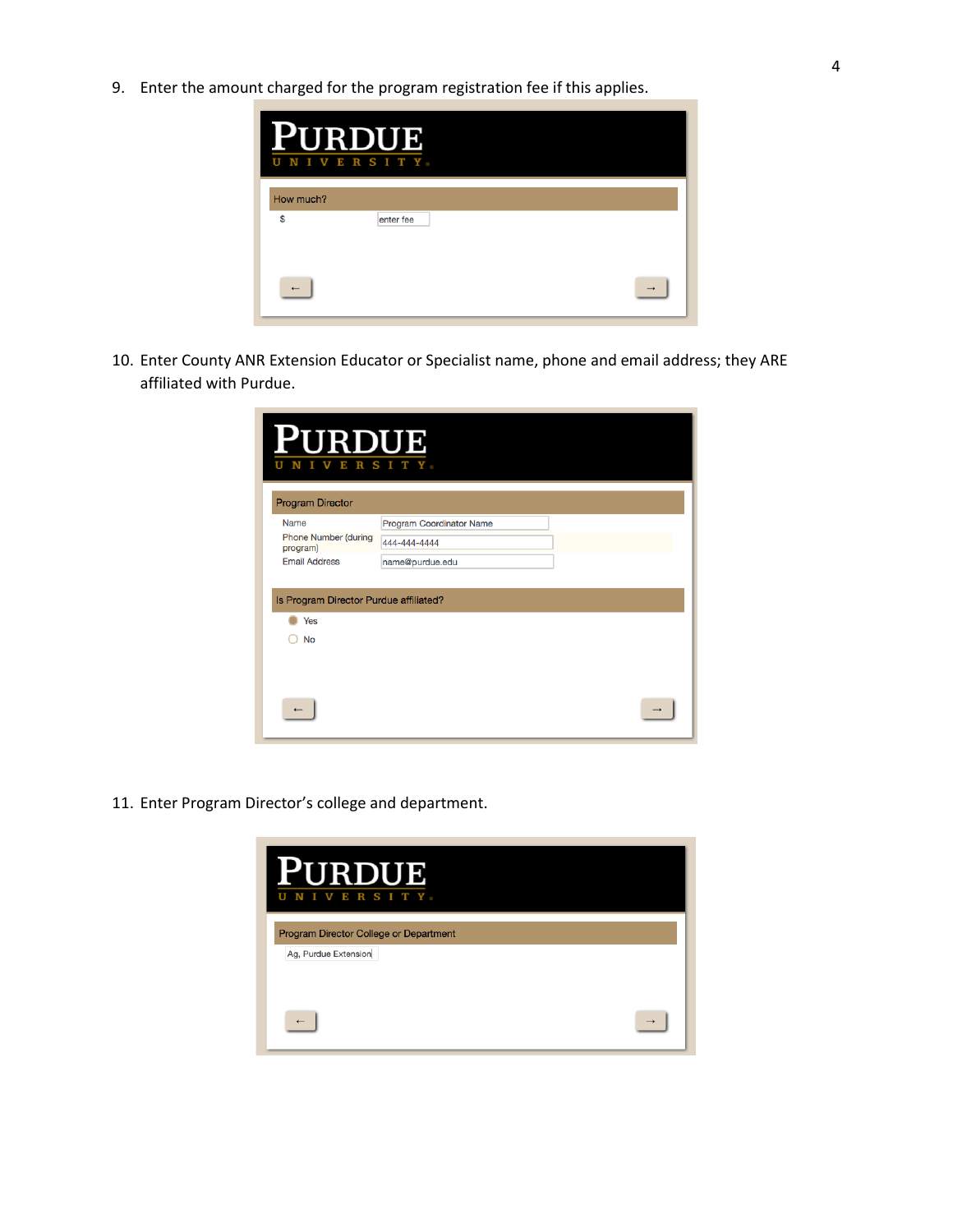

13. There is a program incident reporting protocol in place and the program does have an emergency response plan in place (program director can ask Erica Downey a[t youthprotection@purdue.edu](mailto:youthprotection@purdue.edu) about this requirement if there are questions.)

| PURDUE<br>RSITY.<br>E                                                   |  |
|-------------------------------------------------------------------------|--|
| Does the program have an incident reporting protocol in place?          |  |
| Yes                                                                     |  |
| $\bigcirc$ No                                                           |  |
|                                                                         |  |
| Yes                                                                     |  |
| Does the program have an emergency response plan in place?<br><b>No</b> |  |
|                                                                         |  |
|                                                                         |  |

14. Do one-on-one interactions take place? Mark "yes" if so and "no" if not.

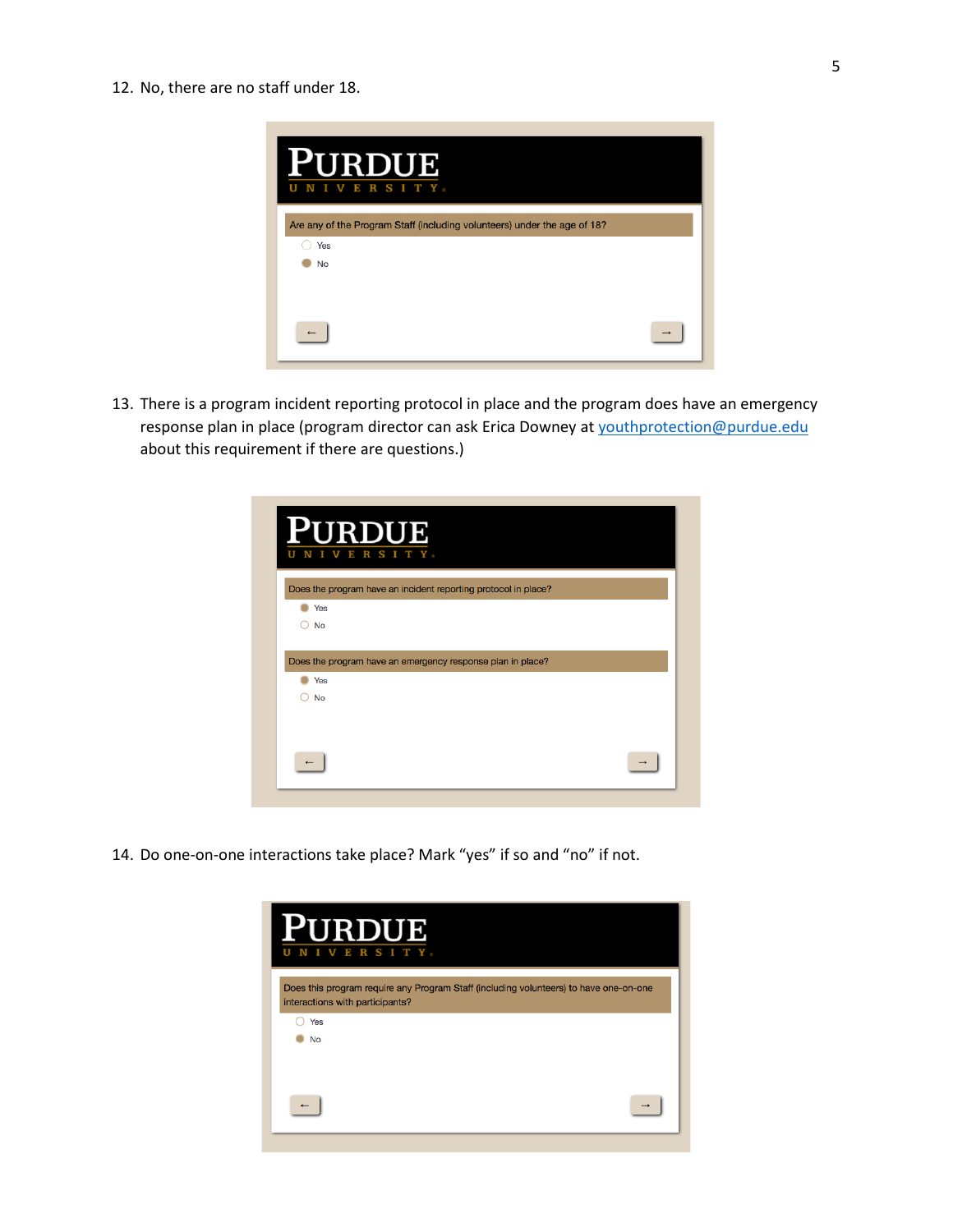15. YES, additional precautions are in place.

| <b>RDUE</b><br>ERSITY.<br>N<br>v<br>I                                                                                                                    |
|----------------------------------------------------------------------------------------------------------------------------------------------------------|
| Are any additional precautions taken for Program Staff (including volunteers) that will be<br>required to engage in one-on-one interactions with minors? |
| Yes<br>No                                                                                                                                                |
|                                                                                                                                                          |

16. Include any safety protocols for virtual programs.

| <b>RDUE</b><br>S<br>$_{\rm R}$<br>Е<br>Describe any precautions (optional):                                                                                                                                             |
|-------------------------------------------------------------------------------------------------------------------------------------------------------------------------------------------------------------------------|
| Describe any safeguards regarding interactions online, communications will come from a Purdue<br>email address with another Purdue staff person copied on the email, etc. No private chats during<br>live web programs. |
|                                                                                                                                                                                                                         |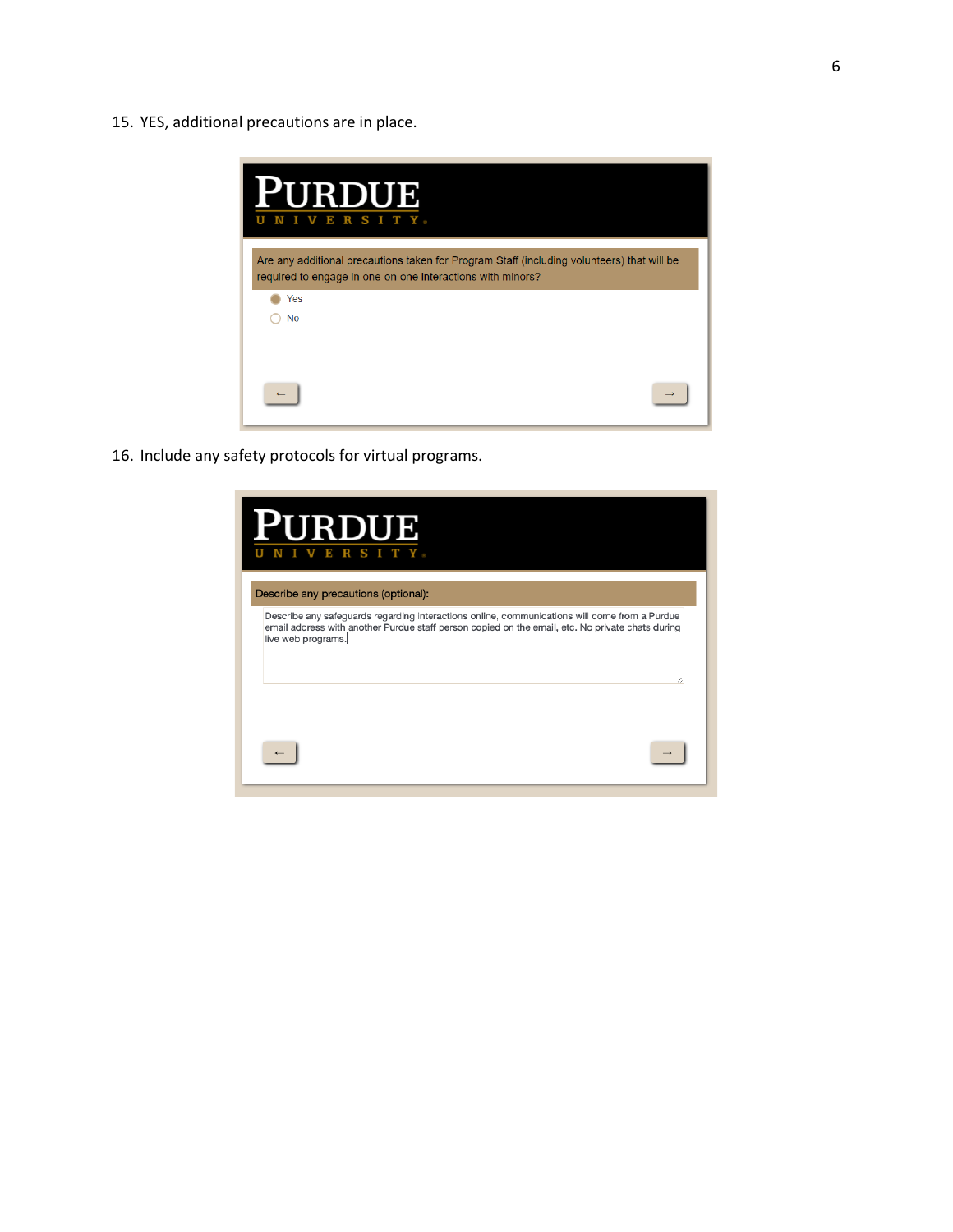17. Mark the platform that will be used; YES, some sessions may be recorded.

| <b>PURDUE</b><br>SITY:<br>$\mathbf R$<br>Ε |  |
|--------------------------------------------|--|
| What platform are you using?               |  |
| Zoom                                       |  |
| Webex                                      |  |
| Google Hangouts                            |  |
| <b>Microsoft Teams</b>                     |  |
| Other                                      |  |
|                                            |  |
| Are you planning to record the sessions?   |  |
| Yes                                        |  |
| <b>No</b>                                  |  |
|                                            |  |
|                                            |  |
|                                            |  |
|                                            |  |
|                                            |  |

18. Read, then check each of the four boxes. Please visit

<https://www.purdue.edu/ethics/resources/programs-involving-minors.php> for procedures and more information about the requirements listed here.

| <b>JRDUE</b><br>S <sub>T</sub>                                                                                                                                                                                                                                                                                                                                                                                                                    |
|---------------------------------------------------------------------------------------------------------------------------------------------------------------------------------------------------------------------------------------------------------------------------------------------------------------------------------------------------------------------------------------------------------------------------------------------------|
| As part of the registration process, you are reguired to complete the Procedures for<br>Programs Involving Minors. You will be reguired to provide more information about the<br>following certifications within 2 weeks of the start of the program. Please read and confirm<br>the following statements to complete your registration. (Procedures may be found<br>here: https://www.purdue.edu/ethics/resources/programs-involving-minors.php) |
| I certify that I have read the Procedures for Programs Involving Minors.<br>I certify that all Program Staff (including volunteers) will be required to pass<br>minimum background check requirements as outlined in the Procedures for<br>Programs Involving Minors.                                                                                                                                                                             |
| <b>I</b> certify that all Program Staff (including volunteers) will be required to complete<br>training on youth safety and mandatory reporting in Indiana within the 24-month<br>period preceding the start of the program as required by the Procedures for<br>Programs Involving Minors.                                                                                                                                                       |
| I certify that the safeguards outlined in Section X of the Procedures for Programs<br>Involving Minors will be put in place prior to the start of the program.                                                                                                                                                                                                                                                                                    |
|                                                                                                                                                                                                                                                                                                                                                                                                                                                   |